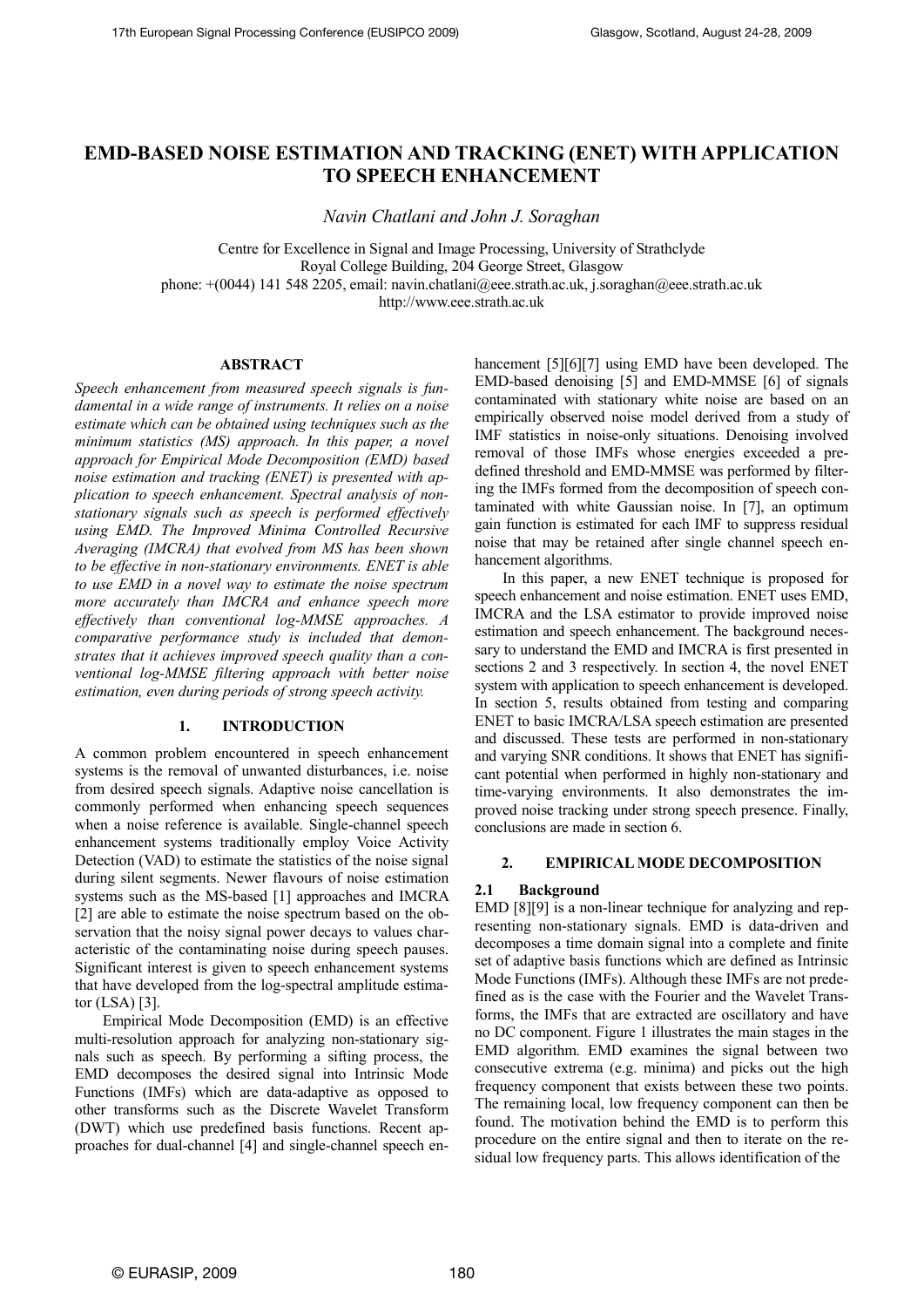

Figure 1 – EMD algorithm

different oscillatory modes that exist in the signal. The IMFs found must be symmetric with respect to local zero means and have the same number of zero crossings and extrema. The IMF is considered as zero-mean based on some stopping criteria such as the standard deviation between consecutively sifted functions [9].

By use of the EMD, the frequency information is embedded in the IMFs. These data-adaptive basis functions give physical meaning to the underlying process. The reconstruction process is given in (1), which involves combining the N IMFs and the residual r[n]:

$$
x[n] = \sum_{i=1}^{N} IMF[n] + r[n] \tag{1}
$$

#### **3. IMPROVED MINIMA CONTROLLED RECURSIVE AVERAGING**

IMCRA combines the minimum statistics approach with recursive averaging to perform noise spectrum estimation. A summary of the IMCRA algorithm is shown in Figure 2. Consider the model described by:

$$
x[n] = s[n] + d[n] \tag{2}
$$

where  $x[n]$  is the noisy speech signal,  $s[n]$  is the original noise-free speech, and  $d[n]$  is the noise source. Assuming the independence of the speech and the noise, the STFT of (2) gives:

$$
X(k,i) = S(k,i) + D(k,i)
$$
 (3)

for frequency bin *k* and time frame *i*. It is assumed that the STFT coefficients of both the speech and the noise have



Figure 2 – Block diagram of IMCRA noise estimation

complex Gaussian distributions [3]. The first iteration of smoothing of the noisy speech spectrum  $P(k, i) = |X(k, i)|^2$ is performed in frequency and time to give the smoothed power spectrum  $P_f(k,i)$ . The minima values of  $P_f(k,i)$ are tracked using the MS approach, over a specified finite window of length D, to obtain  $P_{f, \min}(k, i)$ . Rough VAD is performed after smoothing and minimum tracking to produce an indicator function  $\delta(k, i)$  for speech presence. This speech presence decision is based on conditions [2] set on the following ratios  $\gamma_{\min}(k, i)$  and  $\zeta(k, i)$  as defined by:

$$
\gamma_{\min}(k,i) \triangleq \frac{P(k,i)}{B_{\min}P_{f,\min}(k,i)} \quad \zeta(k,i) \triangleq \frac{P_f(k,i)}{B_{\min}P_{f,\min}(k,i)}
$$

where  $B_{\text{min}}$  is the bias of the minimum noise estimate.

 $\delta(k,i)$  is used in the second smoothing stage to eliminate strong speech components from the short term spectrum  $P(k, i)$  before the time-domain recursive averaging. This exclusion enables improved minima tracking among the power components primarily associated with the contaminating noise source. The speech presence probability,  $p(k, i)$  is then estimated and used to compute the time- varying, frequency dependent smoothing factor  $\tilde{\alpha}_d(k,i)$  [2] as shown in (4) below:

$$
\tilde{\alpha}_d(k,i) = \alpha_d + (1 - \alpha_d) p(k,i) \tag{4}
$$

where smoothing parameter  $\alpha_d$  ranges from [0, 1].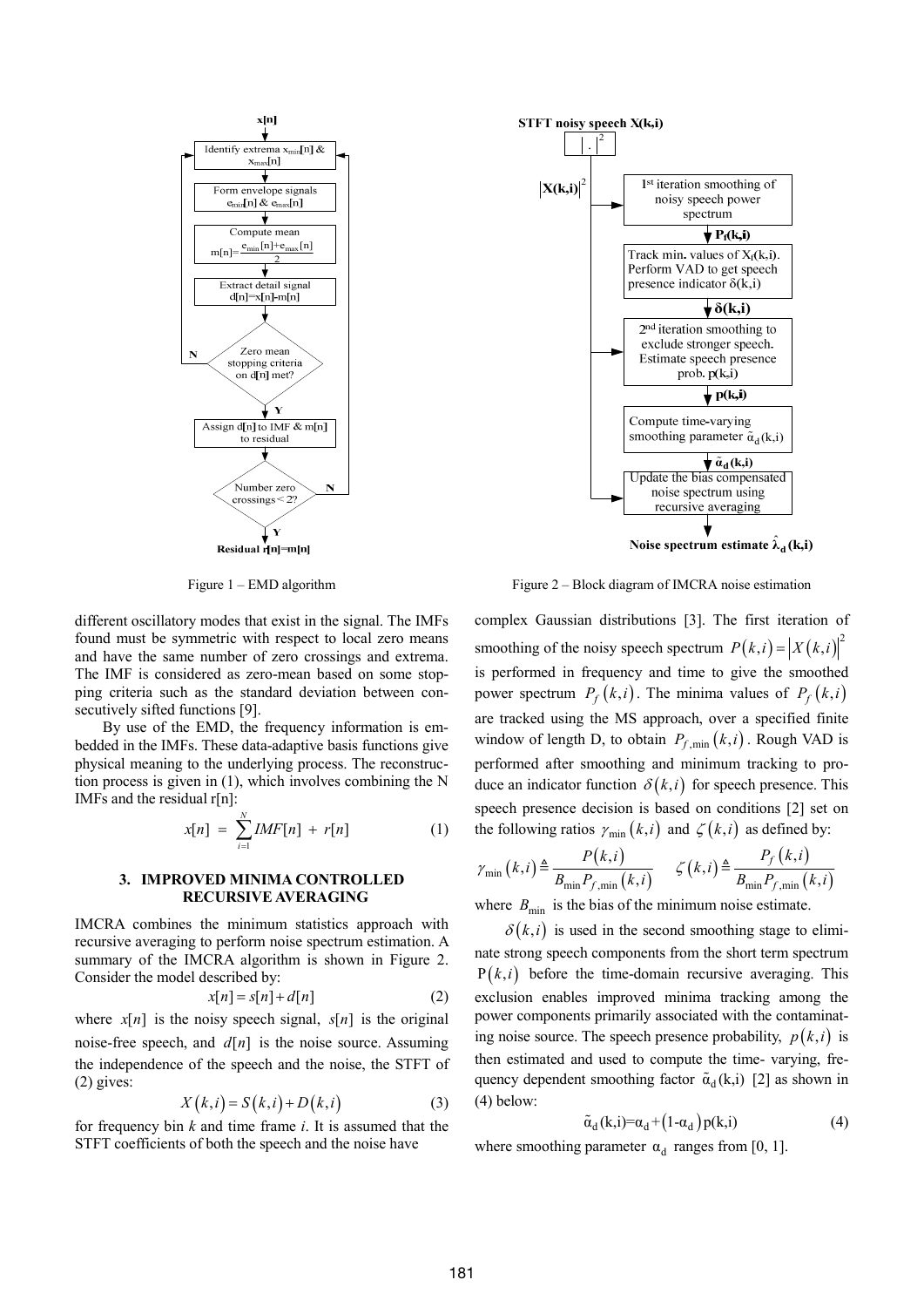

Recursive averaging of the power spectral values,  $P(k, i)$ , is then performed to obtain an estimate of the noise spectrum  $\hat{\lambda}_d$  (k,i). IMCRA was shown in [2] to be more robust than the basic MS method since the minimum tracking was not used directly in the noise estimation.

## **4. EMD-BASED NOISE ESTIMATION AND TRACKING (ENET) WITH APPLICATION TO SPEECH ENHANCEMENT**

Single channel speech enhancement algorithms rely on accurate noise spectrum estimation and speech estimation. It was shown in [2] that eliminating strong speech segments from the second smoothing stage in IMCRA improves minima tracking and the estimation of the speech presence probability. The new ENET system with application to speech enhancement is illustrated in Figure 3.

The EMD pre-processing stage from Figure 3 breaks up the signal into two bands. One band has separated the stronger speech components along with some of the noise while the other contains the weaker speech components with the residual noise. These are then processed individually to estimate the noise power components and the speech components in each signal band.

#### **4.1 E ET Analysis**

The EMD pre-processing stage in Figure 3 decomposes the signal into two signal spaces which are useful for noise tracking and speech estimation. It can be interpreted as:

$$
x[n] = \sum_{j=1}^{M} IMF_j[n] + \sum_{j=M+1}^{N} IMF_j[n] = \sum_{c=1}^{2} I_c[n] \qquad (5)
$$

where the EMD of the noisy signal  $x[n]$  produces N IMFs and M<N. From (5), when c=1, let  $I_c[n]$  denote the band that contains stronger speech components as well as some noise. When  $c=2$ , let  $I_c[n]$  contain the residual noise as well as the weaker speech. Correspondingly, let  $I_c(k,i)$ denote the STFT of  $I_c[n]$ . The IMCRA noise estimation routine is performed in ENET using the short-time power

spectrum  $\left| I_c(k,i) \right|^2$ . The noise power spectrum,  $\hat{\lambda}_{d,c}(k,i)$ , in the signal band *c* is estimated using recursive averaging:  $\hat{\lambda}_{d,c}(k,i+1) = \tilde{\alpha}_{d,c}(k,i) \hat{\lambda}_{d,c}(k,i) + \left[1 - \tilde{\alpha}_{d,c}(k,i)\right] |I_c(k,i)|^2$ (6)

After computing the noise estimate  $\hat{\lambda}_{d,c}(k,i)$  in ENET, enhancement may be performed using the optimal LSA estimator [3]:

$$
\mathrm{E}_{\mathrm{min}}\left[\left\{\lg S_c\left(k,i\right)-\lg \hat{S}_c\left(k,i\right)\right\}^2\right]
$$

where  $S_c(k,i)$  is the speech amplitude component that exists in band *c* and  $\hat{S}_c(k,i)$  is the optimal speech estimate. The a priori SNR  $\hat{\xi}_c(k,i)$  is estimated using the modified, decision directed approach in [10]. The corresponding LSA gain function is derived in [3] and denoted as  $G_{LSA,c}(k,i)$ for band *c*:

$$
G_{LSA,c} \triangleq \frac{\hat{\xi}_c(k,i)}{1 + \hat{\xi}_c(k,i)} \exp\left(\frac{1}{2} \int_{v_c(k,i)}^{\infty} \frac{e^{-t}}{t} dt\right) \tag{7}
$$

where  $v_c(k,i)$  is a function of the a priori and a posteriori SNR as shown in [3]. The optimally modified LSA (OM-LSA) estimator defined in [10] incorporates speech presence uncertainty to produce the gain  $G_c(k, i)$ :

$$
G_c(k,i) = G_{LSA,c}(k,i)^{p_c(k,i)} G_{\min}^{-1-p_c(k,i)}
$$
 (8)

where  $p_c(k,i)$  is the conditional speech presence probability in band c, and the threshold  $G_{\text{min}}$  is obtained from [10] based on subjective criteria. Let  $I = \begin{bmatrix} I_1(k,i) & I_2(k,i) \end{bmatrix}$  and let  $\mathbf{G} = \begin{bmatrix} G_1(k,i) & G_2(k,i) \end{bmatrix}$ . The enhanced speech signal is then estimated from the noisy signal by:

$$
\hat{S}(k,i) = \mathbf{GI}^T
$$
 (9)

#### **5. PERFORMANCE EVALUATION**

The ENET technique from Figure 3 was tested on speech signals corrupted with different types of non-stationary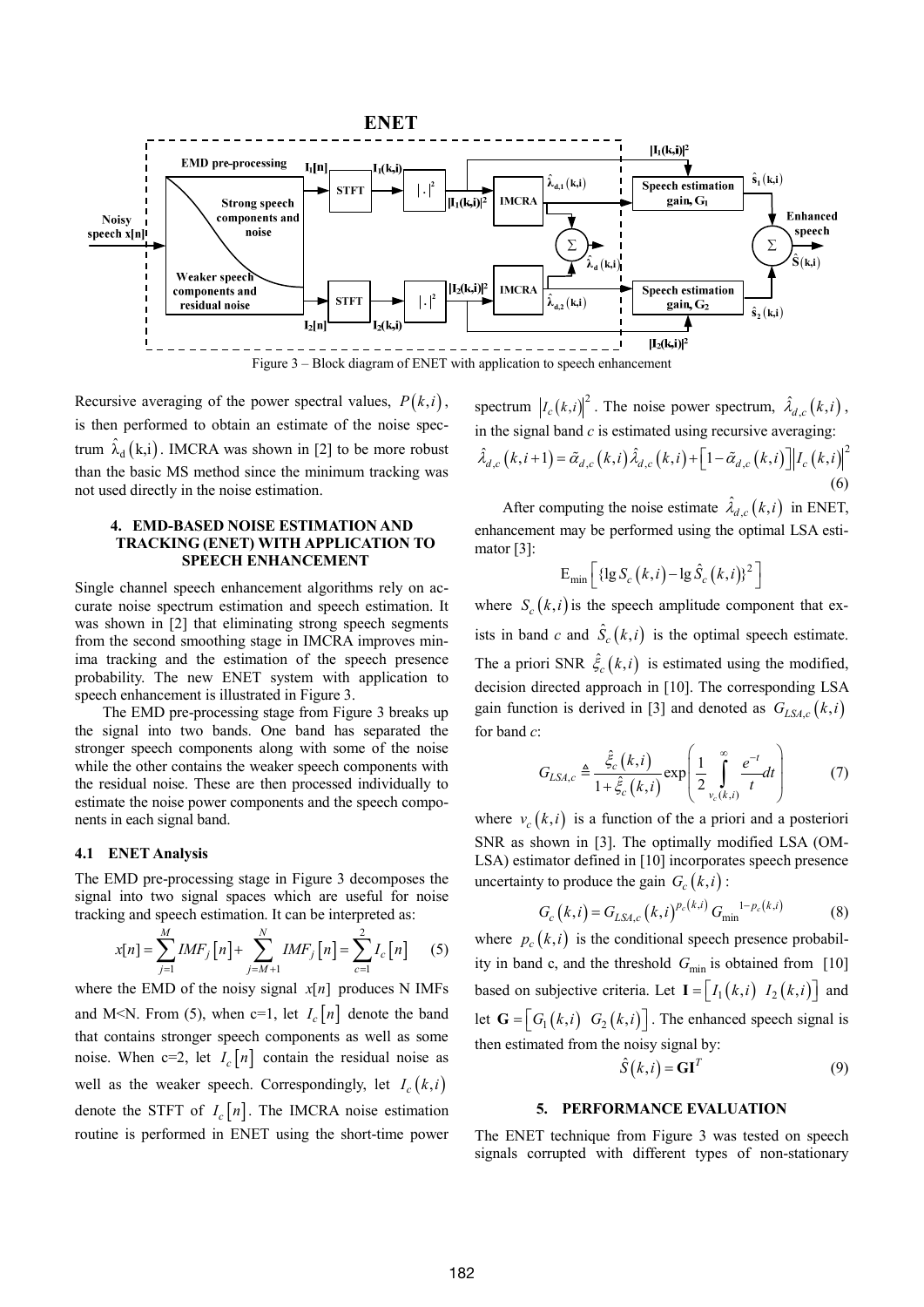background noises. Its performance was compared with the standard IMCRA algorithm for estimating the noise power spectrum as well as enhancement of the noisy speech. A sampling frequency of 16 kHz was used and the parameters used for IMCRA were given in [2]. The signal was split up into frames of length 512 samples and a window overlap factor of 50%. A speech utterance was obtained from the TIMIT [11] database and degraded with F16 cockpit noise and car interior noise. For these results, a speech utterance of length 40,000 samples was used to allow close examination and comparison of ENET to the basic IMCRA. These noise sources were obtained from the Noisex92 [12] database.

The superiority of ENET at noise estimation is demonstrated in Figure 4. A speech signal corrupted with car interior noise was input into both the IMCRA and the ENET algorithms at SNR level of -10 dB. Under these heavy noise conditions, both methods perform good noise tracking at frequency bin 5 ( $k=5$ ) as shown by their periodograms in Figure 4(a). However, examinations of other parts of the spectrum reveal that the basic IMCRA is unable to track changes in the noise spectrum. An example of this is shown in Figure 4(b) for the first bin  $(k=1)$ . It is known that this bin contains large speech spectral peaks and therefore the basic IMCRA does not update the noise spectrum. This occurs when the ratio of the speech power to the noise power is large indicating a high probability of speech presence,  $p(k,i)$ from (4) and (6). However, due to the separation of the strong speech segments, the ENET technique enables improved tracking of the noise and therefore provides a better noise estimate.

Quantitatively, noise estimation algorithms may be compared by computing the relative estimation error evaluated over N frames as given by:

$$
Error_{est} = \frac{1}{N} \sum_{i=0}^{N-1} \frac{\sum_{k} \left[ \hat{\lambda}_{d} \left( k, i \right) - \lambda_{d} \left( k, i \right) \right]^{2}}{\sum_{k} \left[ \lambda_{d} \left( k, i \right) \right]^{2}} \quad (10)
$$

where  $\hat{\lambda}_d (k, i)$  is the noise estimated from the algorithm being tested and  $\lambda_d$  (*k,i*) is the ideal noise spectrum. Table 1 shows the Error<sub>est</sub> obtained for both methods tested under various SNR levels and different non-stationary noise types. It is clear that ENET performs better estimation as it achieves a significantly lower estimation error, especially in the case of car interior noise which has a low-pass characteristic.

The OM-LSA speech estimator (8) was used to perform enhancement of the noisy speech output from both the basic IMCRA and the ENET system. In order to assess the relative performance of this new approach for speech enhancement, different subjective and objective assessment measures can be used. Subjective measures include Mean Opinion Score (MOS) and Diagnostic Acceptability Measure (DAM). Objective measures include the widely used Segmental SNR (SegSNR), Weighted Slope Spectral (WSS) distance, Log-Likelihood Ratio (LLR) and the more recent Perceptual Evaluation of Speech Quality (PESQ). However, recent studies in [13] revealed that the SegSNR does not have as high a



Figure 4 – Comparison of noise estimation periodograms using basic IMCRA and ENET methods for speech contaminated with car interior noise at -10 dB. (a) Tracking at freq. bin k=5 (b) Tracking at freq. bin k=1

correlation with signal and overall quality when compared to other measures such as LLR and PESQ. Therefore, the rating from the composite measure [13] for measuring overall quality  $(C_{\text{OVI}})$  which accounts for both signal and background noise distortion will be presented for evaluation of ENET. This quality index lies in the range [1 5] and is given by:

$$
C_{\text{OVL}} = 1.594 + 0.805 \text{PESQ} - 0.512 \text{LLR} - 0.007 \text{WSS} \tag{11}
$$

Table 2 presents examples of the improved quality of speech enhancement obtained by the ENET approach for speech enhancement as opposed to the previous full-band IMCRA method. These enhancement results were obtained from speech signals contaminated with F16 and car interior noise respectively. They demonstrate that the full-band approach for enhancement is inferior to ENET in low SNR, non-stationary adverse conditions. Listeners appear to be particularly sensitive to speech distortion [13] and it was found that the new algorithm gives the desired significant improvement. This occurs due to the separation of the noisy speech which allows better speech estimation in each of the two bands that are formed.